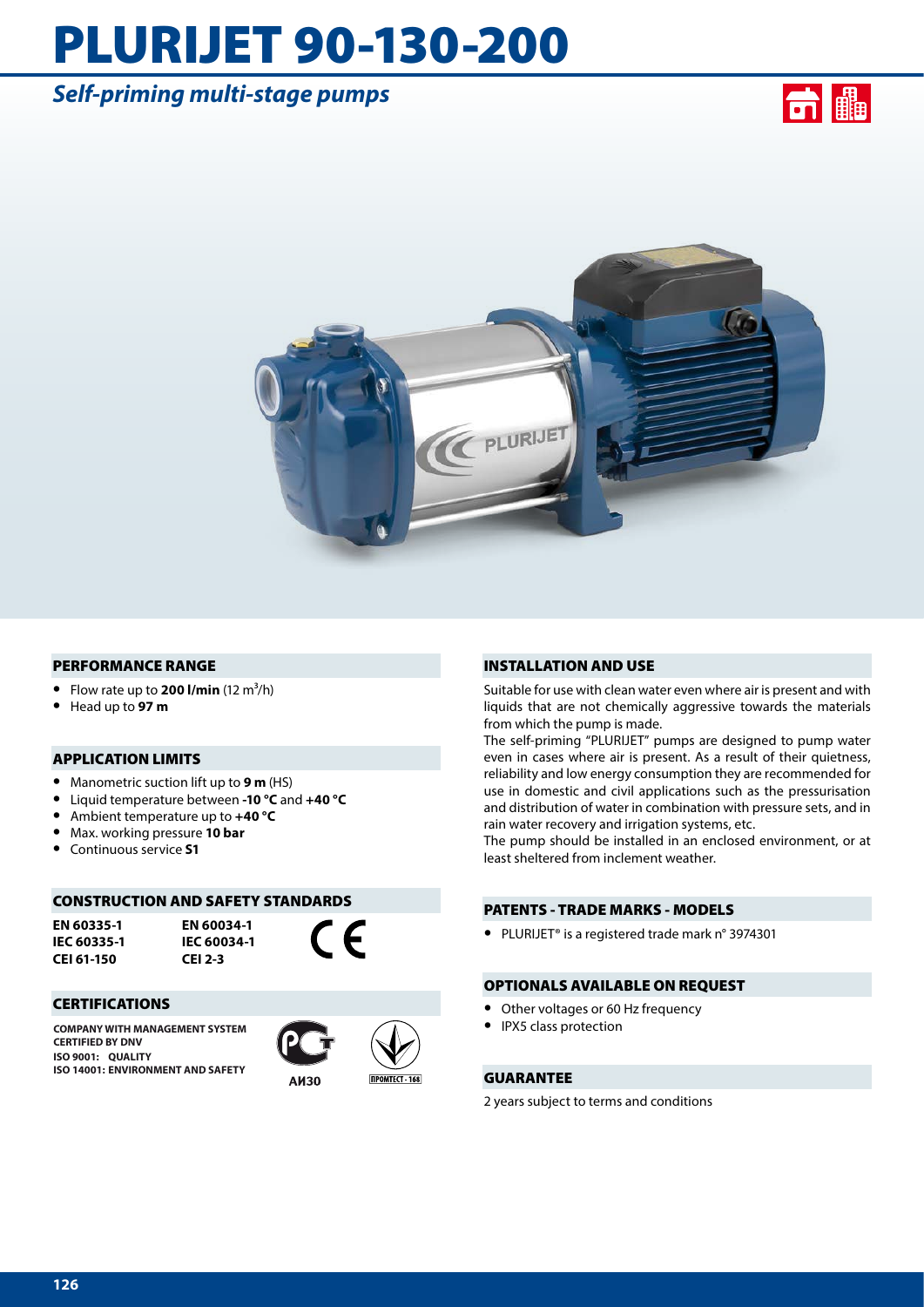



| <b>MODEL</b>    |                      | <b>POWER</b> |     | $m^3/h$    | $\Omega$ | 0.3  | 0.6  | 1.2  | 2.4  | 3.6  | 4.8  | 6.0  | 7.8 | 8.4  | 9.6 | 10.8 | 12.0 |
|-----------------|----------------------|--------------|-----|------------|----------|------|------|------|------|------|------|------|-----|------|-----|------|------|
| Single-phase    | Three-phase          | kW           | НP  | Q<br>l/min | 0        | 5    | 10   | 20   | 40   | 60   | 80   | 100  | 130 | 140  | 160 | 180  | 200  |
| PLURIJETm 5/90  | <b>PLURIJET 5/90</b> | 1.1          | 1.5 | H metres   | 76       | 76   | 73.5 | 70   | 60.5 | 47   | 33   |      |     |      |     |      |      |
| PLURIJETm 6/90  | <b>PLURIJET 6/90</b> | 1.5          | 2   |            | 93       | 93   | 90.5 | 86   | 74.5 | 59.5 | 43   |      |     |      |     |      |      |
| PLURIJETm 3/130 | PLURIJET 3/130       | 1.1          | 1.5 |            | 49       | 49   | 48.5 | 47.5 | 45   | 42.5 | 38.5 | 33.5 | 24  |      |     |      |      |
| PLURIJETm 4/130 | PLURIJET 4/130       | 1.5          | 2   |            | 65       | 65   | 64   | 63   | 60   | 56   | 50   | 43   | 31  |      |     |      |      |
|                 | PLURIJET 5/130       | 1.8          | 2.5 |            | 81       | 81   | 80.5 | 79   | 75   | 70   | 62.5 | 54   | 39  |      |     |      |      |
| -               | PLURIJET 6/130       | 2.2          | 3   |            | 97       | 97   | 96.5 | 94.5 | 90   | 83   | 74.5 | 64   | 46  |      |     |      |      |
| PLURIJETm 3/200 | PLURIJET 3/200       | 1.1          | 1.5 |            | 44       | 43.5 | 43.5 | 43   | 42   | 40.5 | 38   | 35   | 29  | 27.5 | 23  | 18   | 13   |
| PLURIJETm 4/200 | PLURIJET 4/200       | 1.5          | 2   |            | 58       | 57.5 | 57.5 | 57   | 55   | 52.5 | 49.5 | 45   | 38  | 35.5 | 30  | 24   | 17   |
|                 | PLURIJET 5/200       | 1.8          | 2.5 |            | 73       | 72   | 71.5 | 71   | 69   | 65.5 | 62   | 56.5 | 48  | 44.5 | 38  | 30   | 22   |
|                 | PLURIJET 6/200       | 2.2          | 3   |            | 87       | 86   | 85.5 | 85   | 82   | 78   | 73   | 67   | 57  | 53   | 45  | 36   | 26   |

**Q** = Flow rate **H** = Total manometric head **HS** = Suction height Tolerance of characteristic curves in compliance with EN ISO 9906 Grade 3.

# INSTALLATION EXAMPLE

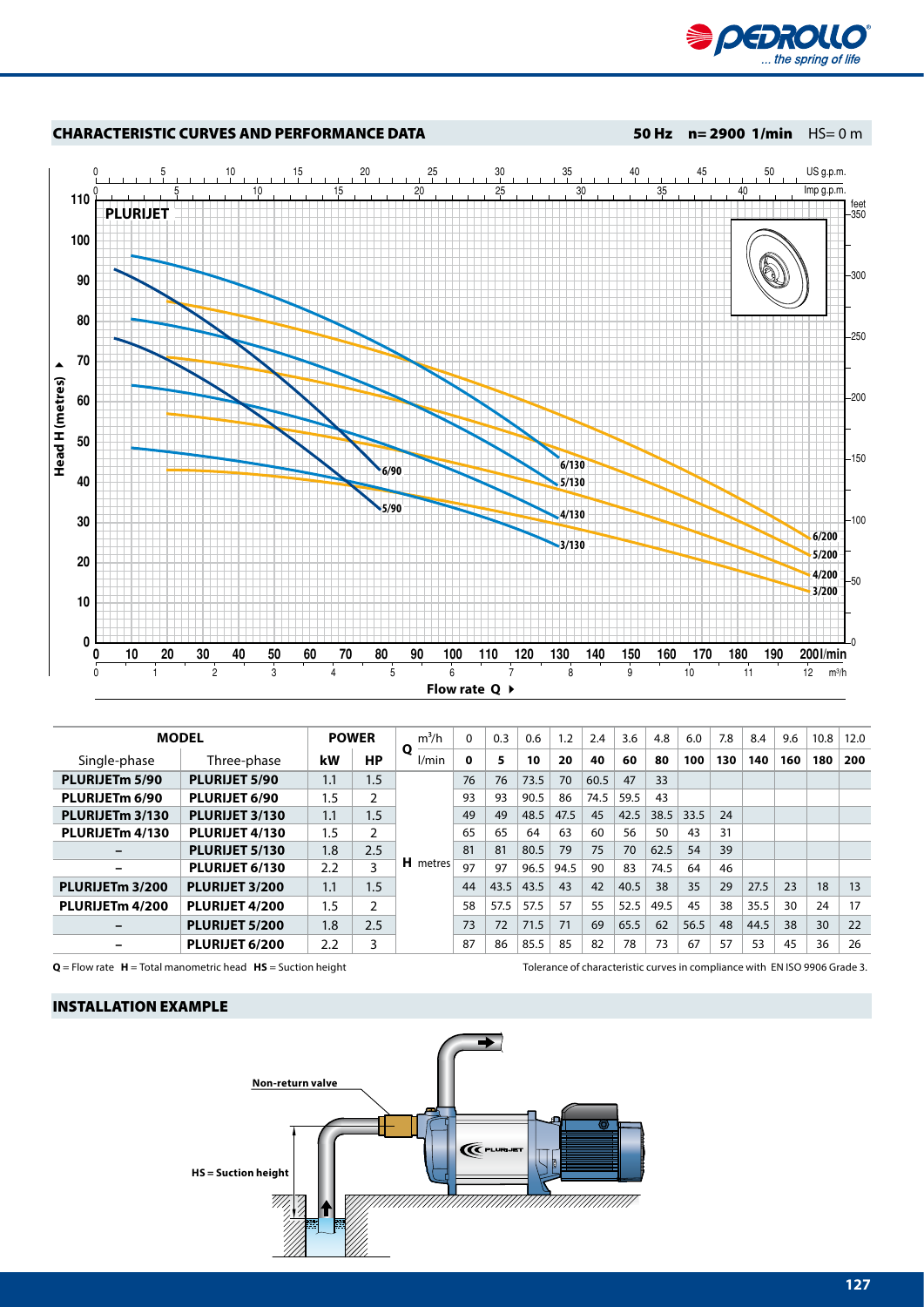# PLURIJET 90-130-200

|                          | <b>POS. COMPONENT</b>  | <b>CONSTRUCTION CHARACTERISTICS</b>                                                                                                  |                                                                                                   |                                                                   |  |                                                |                         |  |  |  |  |  |  |
|--------------------------|------------------------|--------------------------------------------------------------------------------------------------------------------------------------|---------------------------------------------------------------------------------------------------|-------------------------------------------------------------------|--|------------------------------------------------|-------------------------|--|--|--|--|--|--|
| 1                        | <b>PUMP BODY</b>       |                                                                                                                                      | Cast iron and stainless steel AISI 304, complete with threaded ports in compliance with ISO 228/1 |                                                                   |  |                                                |                         |  |  |  |  |  |  |
| $\overline{2}$           | <b>BODY BACKPLATE</b>  | Cast iron                                                                                                                            |                                                                                                   |                                                                   |  |                                                |                         |  |  |  |  |  |  |
| 3                        | <b>IMPELLERS</b>       | Noryl GFN2V                                                                                                                          |                                                                                                   |                                                                   |  |                                                |                         |  |  |  |  |  |  |
| 4                        | <b>DIFFUSERS</b>       | Stainless steel AISI 304, complete with anti-wear ring                                                                               |                                                                                                   |                                                                   |  |                                                |                         |  |  |  |  |  |  |
| 5                        | <b>MOTOR SHAFT</b>     | Stainless steel EN 10088-3 - 1.4104                                                                                                  |                                                                                                   |                                                                   |  |                                                |                         |  |  |  |  |  |  |
| 6                        | <b>MECHANICAL SEAL</b> | <b>Shaft</b><br><b>Seal</b><br>Model<br><b>Diameter</b><br>$Ø$ 18 mm<br><b>FN-18</b>                                                 |                                                                                                   | Stationary ring<br>Graphite                                       |  | <b>Materials</b><br>Rotational ring<br>Ceramic | Elastomer<br><b>NBR</b> |  |  |  |  |  |  |
| $\overline{\phantom{a}}$ | <b>BEARINGS</b>        | 6304 2RS - C3 / 6204 ZZ                                                                                                              |                                                                                                   |                                                                   |  |                                                |                         |  |  |  |  |  |  |
| 8                        | <b>CAPACITOR</b>       | Pump<br>Single-phase<br>PLURIJETm 5/90<br>PLURIJETm 3/130<br>PLURIJETm 3/200<br>PLURIJETm 6/90<br>PLURIJETm 4/130<br>PLURIJETm 4/200 |                                                                                                   | Capacitance<br>(230 V or 240 V)<br>31.5 µF 450 VL<br>45 µF 450 VL |  | (110 V)<br>60 µF 250 VL<br>80 µF 250 VL        |                         |  |  |  |  |  |  |

# **9 ELECTRIC MOTOR PLURIJETm**: single-phase 230 V - 50 Hz with thermal overload protector built-in to the winding. **PLURIJET**: three-phase 230/400 V - 50 Hz.

➠ **Pumps fitted with the three-phase motor option offer IE2 (IEC 60034-30) class high performance**

- Insulation: F class.
- Protection: IP X4.